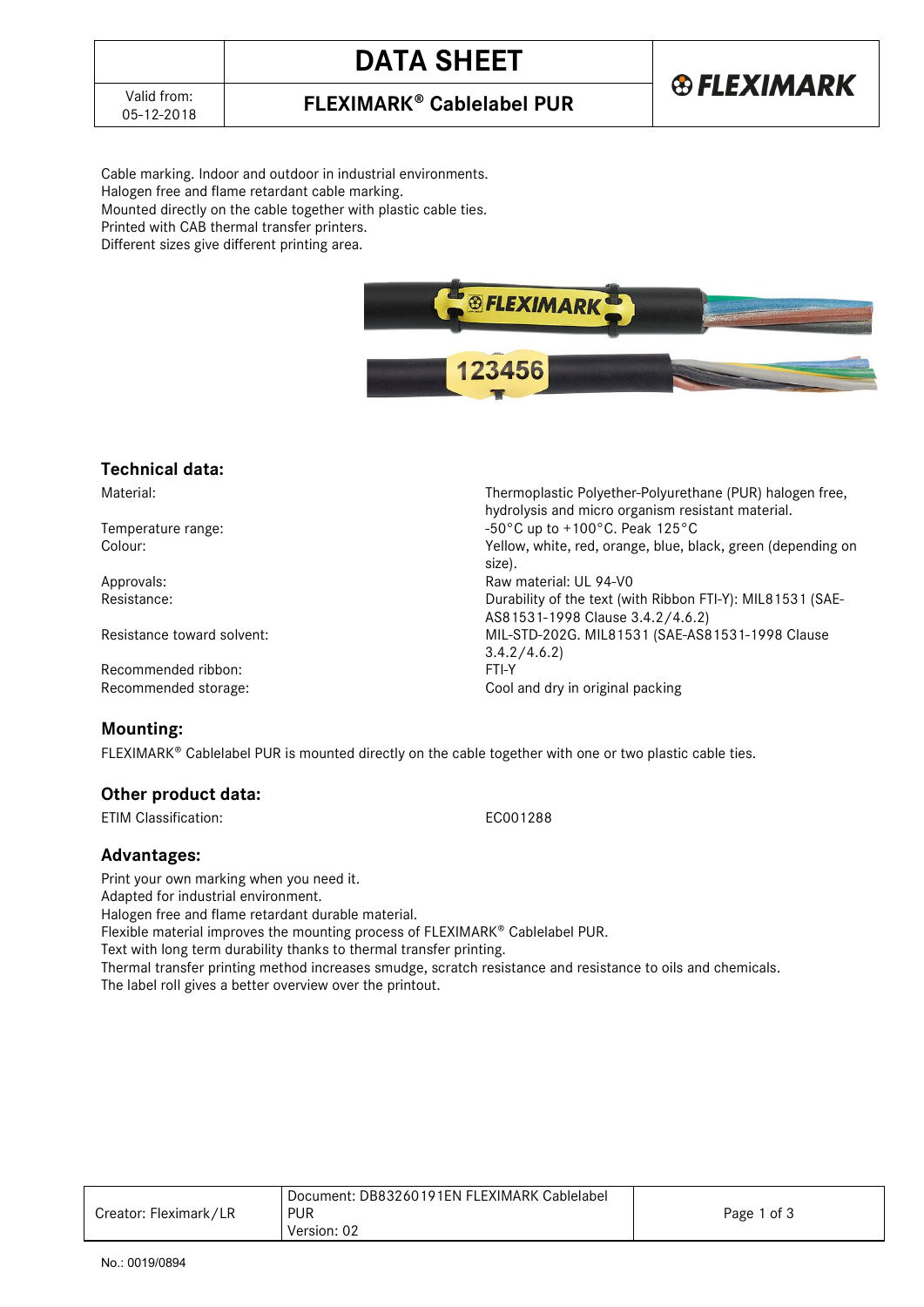# **DATA SHEET**



## **FLEXIMARK<sup>®</sup> Cablelabel PUR**

### **Product data:**

| E-nr.   | <b>LAPP</b><br>Part no. | Article designation                      | Type of roll          | <b>Size</b><br>WxH | Colour       | <b>Mountin</b><br>g holes | Content<br>(unit) | <b>PU</b>      |
|---------|-------------------------|------------------------------------------|-----------------------|--------------------|--------------|---------------------------|-------------------|----------------|
|         |                         |                                          |                       | (mm)               |              |                           |                   |                |
| 2941503 | 83280275                | FLEXIMARK Cablelabel PUR 20x30YE Diamond | Diamond               | 20x30              | Yellow       |                           | 1000              | $\mathbf{1}$   |
| 2941504 | 83280276                | FLEXIMARK Cablelabel PUR 20x30WH Diamond | Diamond               | 20x30              | White        |                           | 1000              |                |
| 2941507 | 83280279                | FLEXIMARK Cablelabel PUR 35x10YE 2H      | 2 rows marking / roll | 35x10              | Yellow       | $\overline{2}$            | 1000              | $\mathbf{1}$   |
| 2941509 | 83280280                | FLEXIMARK Cablelabel PUR 35x10WH 2H      | 2 rows marking / roll | 35x10              | White        | $\overline{2}$            | 1000              | -1             |
| 2941505 | 83280277                | FLEXIMARK Cablelabel PUR 55x12YE 1H      | 2 rows marking / roll | 55x12              | Yellow       | -1                        | 1000              | $\mathbf{1}$   |
| 2941506 | 83280278                | FLEXIMARK Cablelabel PUR 55x12WH 1H      | 2 rows marking / roll | 55x12              | White        | $\mathbf{1}$              | 1000              | -1             |
| 2973959 | 83260191                | FLEXIMARK Cablelabel PUR 60x10 YE 2H     | 1 row marking / roll  | 60x10              | Yellow       | $\overline{2}$            | 1000              | $\overline{1}$ |
| 2973962 | 83260194                | FLEXIMARK Cablelabel PUR 60x10 WH 2H     | 1 row marking / roll  | 60x10              | White        | $\overline{2}$            | 1000              | 1              |
| 2940477 | 83280260                | FLEXIMARK Cablelabel PUR 60x10 RD 2H     | 1 row marking / roll  | 60x10              | Red          | $\overline{2}$            | 1000              | -1             |
| 2940486 | 83280263                | FLEXIMARK Cablelabel PUR 60x10 OG 2H     | 1 row marking / roll  | 60x10              | Orange       | 2                         | 1000              | $\mathbf{1}$   |
| 2940490 | 83280266                | FLEXIMARK Cablelabel PUR 60x10 BU 2H     | 1 row marking / roll  | 60x10              | Blue         | $\overline{2}$            | 1000              | -1             |
| 2940522 | 83280269                | FLEXIMARK Cablelabel PUR 60x10 BK 2H     | 1 row marking / roll  | 60x10              | <b>Black</b> | $\overline{2}$            | 1000              | $\overline{1}$ |
| 2941215 | 83280272                | FLEXIMARK Cablelabel PUR 60x10 GN 2H     | 1 row marking / roll  | 60x10              | Green        | 2                         | 1000              | $\overline{1}$ |
| 2973960 | 83260192                | FLEXIMARK Cablelabel PUR 75x15 YE 2H     | 1 row marking / roll  | 75x15              | Yellow       | $\overline{2}$            | 1000              | $\overline{1}$ |
| 2973963 | 83260195                | FLEXIMARK Cablelabel PUR 75x15 WH 2H     | 1 row marking / roll  | 75x15              | White        | $\overline{2}$            | 1000              | -1             |
| 2940478 | 83280261                | FLEXIMARK Cablelabel PUR 75x15 RD 2H     | 1 row marking / roll  | 75x15              | Red          | 2                         | 1000              | $\mathbf{1}$   |
| 2940487 | 83280264                | FLEXIMARK Cablelabel PUR 75x15 OG 2H     | 1 row marking / roll  | 75x15              | Orange       | $\overline{2}$            | 1000              | $\overline{1}$ |
| 2940499 | 83280267                | FLEXIMARK Cablelabel PUR 75x15 BU 2H     | row marking / roll    | 75x15              | Blue         | $\overline{2}$            | 1000              | -1             |
| 2940523 | 83280270                | FLEXIMARK Cablelabel PUR 75x15 BK 2H     | row marking / roll    | 75x15              | <b>Black</b> | $\overline{2}$            | 1000              |                |
| 2941216 | 83280273                | FLEXIMARK Cablelabel PUR 75x15 GN 2H     | 1 row marking / roll  | 75x15              | Green        | 2                         | 1000              | -1             |
| 2973961 | 83260193                | FLEXIMARK Cablelabel PUR 75-25 YE 2H     | 1 row marking / roll  | 75x25              | Yellow       | $\overline{2}$            | 500               | 1              |
| 2973964 | 83260196                | FLEXIMARK Cablelabel PUR 75-25 WH 2H     | 1 row marking / roll  | 75x25              | White        | $\overline{2}$            | 500               | $\mathbf{1}$   |
| 2940479 | 83280262                | FLEXIMARK Cablelabel PUR 75x25 RD 2H     | 1 row marking / roll  | 75x25              | Red          | 2                         | 500               | -1             |
| 2940488 | 83280265                | FLEXIMARK Cablelabel PUR 75x25 OG 2H     | 1 row marking / roll  | 75x25              | Orange       | $\overline{2}$            | 500               | $\overline{1}$ |
| 2940521 | 83280268                | FLEXIMARK Cablelabel PUR 75x25 BU 2H     | 1 row marking / roll  | 75x25              | Blue         | $\overline{2}$            | 500               | $\mathbf{1}$   |
| 2940524 | 83280271                | FLEXIMARK Cablelabel PUR 75x25 BK 2H     | row marking / roll    | 75x25              | <b>Black</b> | $\overline{2}$            | 500               | -1             |
| 2941217 | 83280274                | FLEXIMARK Cablelabel PUR 75x25 GN 2H     | 1 row marking / roll  | 75x25              | Green        | 2                         | 500               | $\mathbf{1}$   |
| 2941551 | 83255321                | FLEIXMARK Cablelabel PUR 100x60 YE 2H    | 1 row marking / roll  | 100x60             | Gul          | $\overline{2}$            | 250               | -1             |
| 2941552 | 83255322                | FLEIXMARK Cablelabel PUR 100x60 WH 2H    | row marking / roll    | 100x60             | Gul          | $\overline{2}$            | 250               |                |





FLEXIMARK<sup>®</sup> Cablelabel PUR (1 row marking on each roll)

**FLEXIMARK Cablelabel PUR 20x30D (Diamond)** 



FLEXIMARK<sup>®</sup> Cablelabel PUR (2 rows marking on each roll)

|                       | Document: DB83260191EN FLEXIMARK Cablelabel |             |
|-----------------------|---------------------------------------------|-------------|
| Creator: Fleximark/LR | <b>PUR</b>                                  | Page 2 of 3 |
|                       | Version: 02                                 |             |